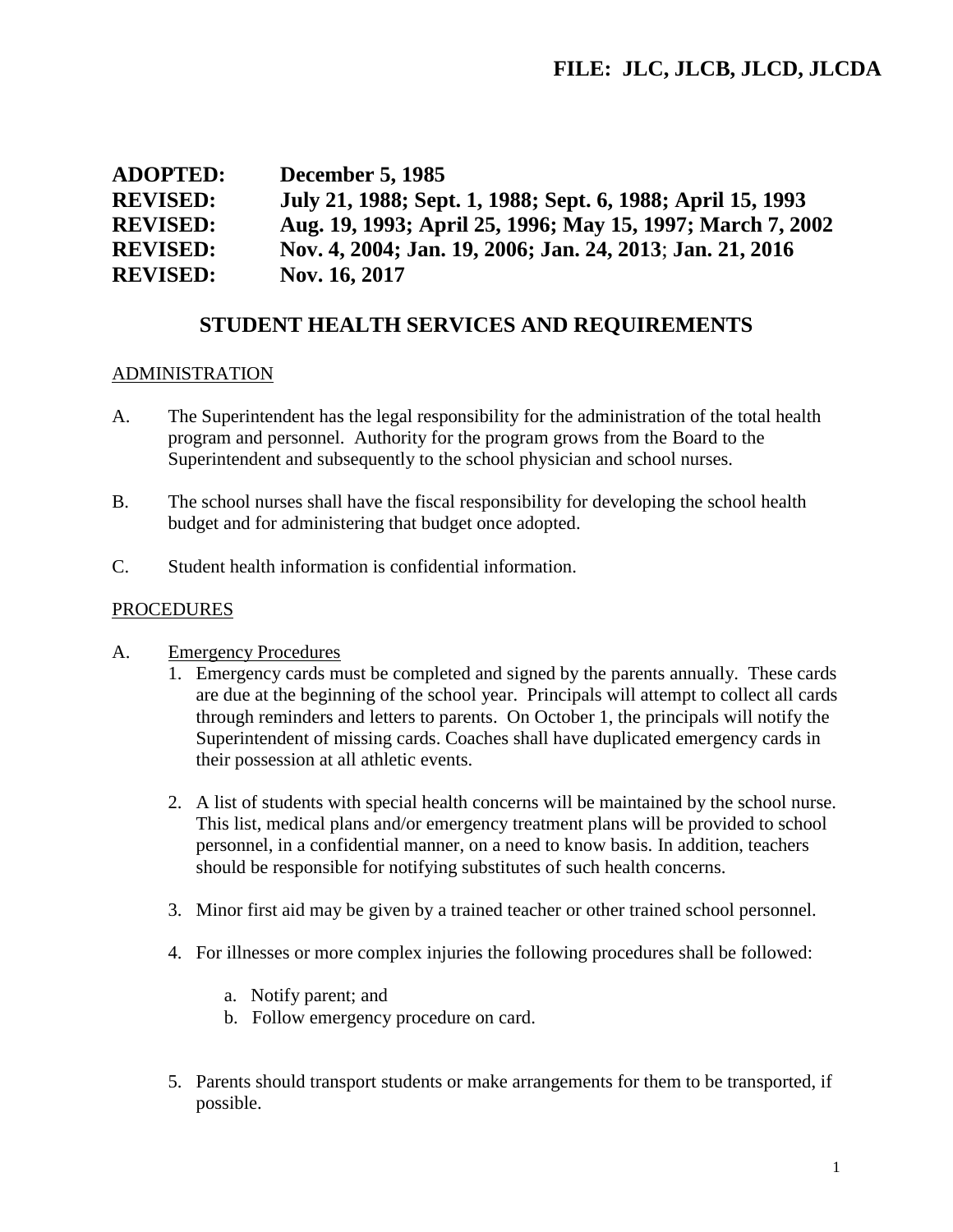- 6. The school nurse shall be involved as far as necessary.
- B. Exclusion and Re-admission
	- 1. A child may be excluded from school for filth, communicable disease, nits, lice, or other parasites, or suspicion of the same in conjunction with the state law.
	- 2. The principal, in conjunction with the school nurse or a teacher, and under the direction of the Superintendent of Schools, shall exclude students.
	- 3. Parents must be at home or notified if a student is sent home.
	- 4. Written excuses are recommended for all absences from school.
	- 5. Re-admission of students with communicable diseases should be based on Rules and Regulations for Control of Communicable Disease, State of Maine Department of Health and Welfare.
	- 6. An Administrator or school nurse has the authority to request a doctor's slip at any time for a child to return or stay in school.

#### C. Parental Responsibility

1. Parental responsibility and release for the school to act in emergency situations should

be indicated on the emergency cards.

- 2. Parents of students participating in school sponsored athletics shall be required to sign the athletic contract.
- D. School Physicians
	- 1. The school physician shall be appointed by the Superintendent and coordinated by the school nurses.
	- 2. The school physician may be asked for a consultation or to make a recommendation regarding the medical management of a student. The school physician is not on call for general school emergencies.
	- 3. The school physician will sign annual orders supporting school protocols for management of emergency situations. This includes protocols for the following:
		- a. Acute shortness of breath, wheezing and respiratory distress-use of emergency inhaler.
		- b. Anaphylaxis-use of an Epi Pen.
		- c. AED-use of Automated External Defibrillator (where available) for cardiac arrest.

#### ADMINISTRATION OF MEDICATION TO STUDENTS (Excluding Medical Marijuana)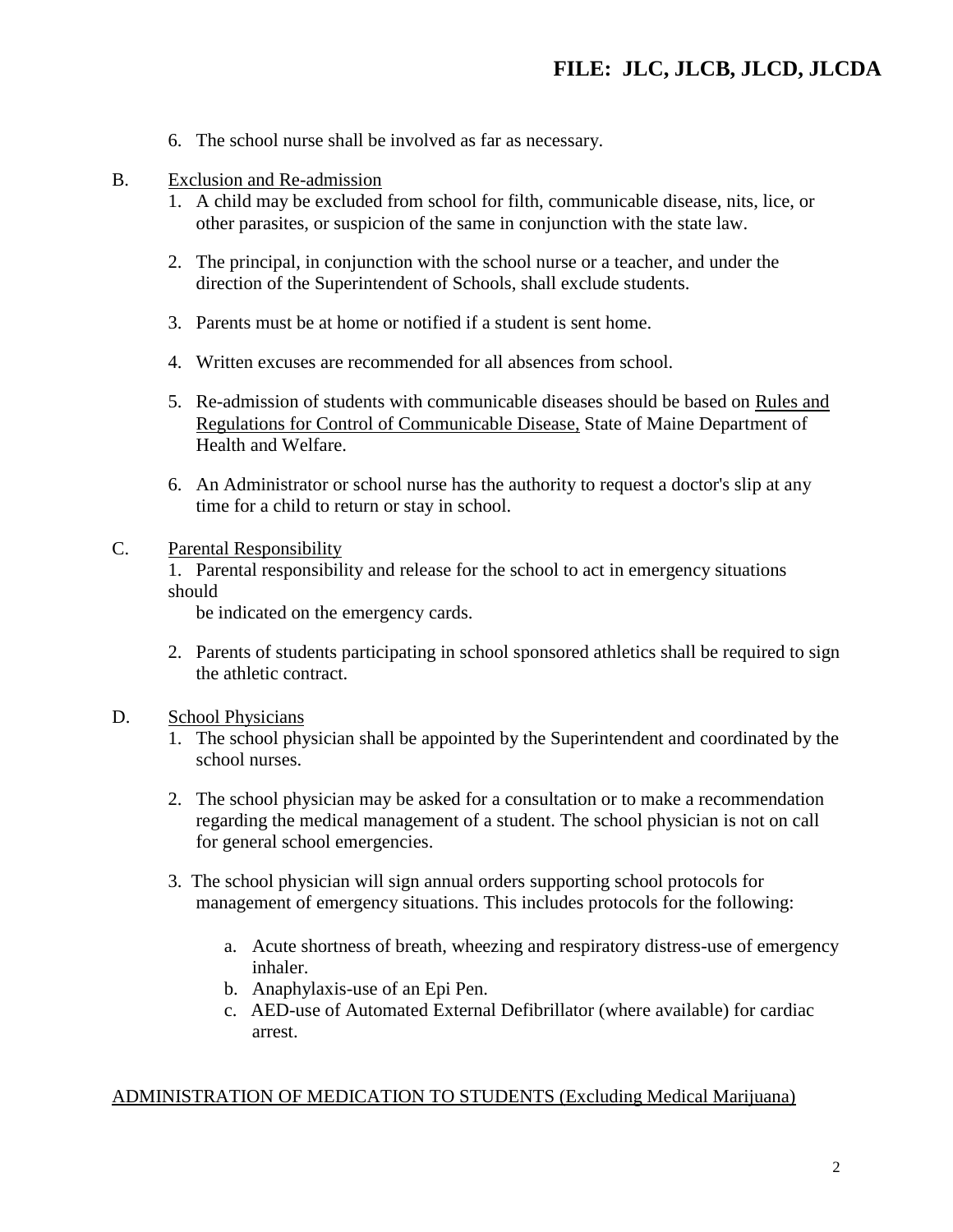The Board discourages the administration of medication to students during the school day when other options exist, but recognizes that in some instances it may be necessary for a student to have medication administered to him/her while the student is in attendance at school. The school will not deny educational opportunities to students requiring the administration of medication in order to remain in attendance and participate in the educational program pursuant to school policy.

The intent of this policy is to promote safe administration of medications to students by school personnel and to provide for authorization of student emergency self-administration of medication from asthma inhalers and epinephrine auto injectors.

The Board encourages collaboration between parents/guardians and the schools in matters involving student medication.

The Board disclaims any and all responsibility for the diagnosis, prescription of treatment, and administration of medication for any student, and for any injury arising from a student's self-administration of medication.

## DEFINITIONS

"Administration" means the provision of prescribed medication to a student according to the orders of a health care provider.

"Health care provider" means a medical/health practitioner who has a current license in the State of Maine with a scope of practice that includes prescribing medication.

"Indirect supervision" means the supervision of an unlicensed school staff member when the school nurse or other health care provider is not physically available on site but immediately available by telephone.

"Medication" means prescribed drugs and medical devices that are controlled by the U.S. Food and Drug Administration and are ordered by a health care provider. It includes over-the-counter medications prescribed through a standing order by the school physician or prescribed by the student's health care provider. For the purpose of the policy, "medication" does not include medical marijuana.

"Parent" means a natural or adoptive parent, a guardian, or a person acting as a parent of a child with legal responsibility for the child's welfare.

"School nurse" means a registered professional nurse with the Maine Department of Education certification for school nursing.

"Self-administration" is when the student administers medication independently to him/herself under the indirect supervision of the school nurse.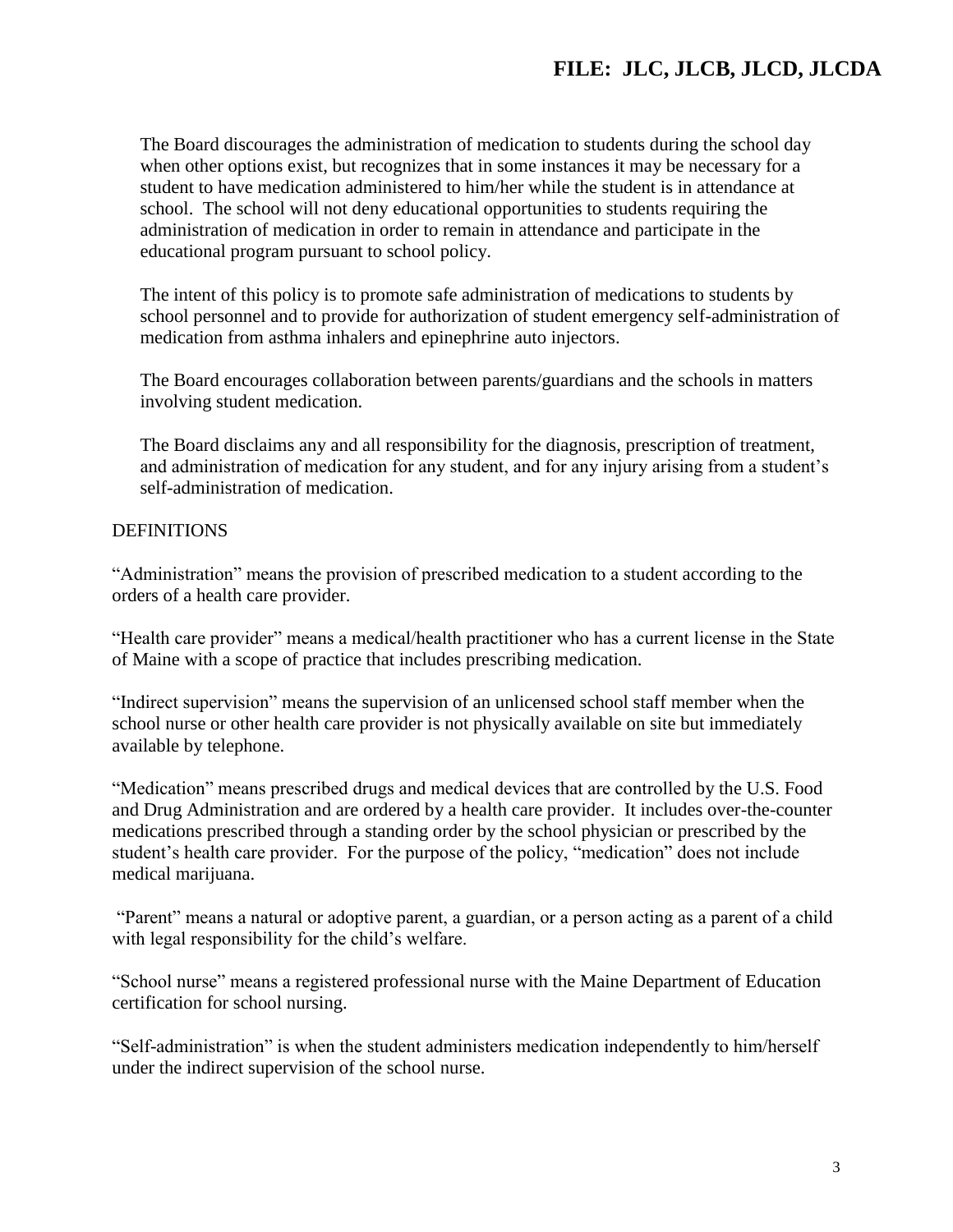"Unlicensed school personnel" are persons who do not have a processional license that allows them, within the scope of that license, to administer medication.

## A. Administration of Medication by School Personnel (Excluding Medical Marijuana)

Medications will be given at school only when it is absolutely necessary and meets one of the following:

- $\bullet$  Medication is part of a physician established medical plan of care this applies to prescription medications and over the counter medications such as Acetaminophen, Ibuprofen and cough medications.
- The need is based on an acute or long term health problem.
- The medication is required on a schedule that cannot be adjusted outside school hours (i.e., three times a day medications can be given before school, after school and at bedtime).
	- o Medication is to be given by school personnel only with written permission from the parent and a written order from a licensed physician.
	- o Prescribed medication must be provided by the parent/guardian with an appropriate pharmaceutical label. A pharmaceutical label includes the name of the student, the name of the medication, the dosage, and the time or schedule for medication administration. For example: "Give 1 tab at Noon" or, "Give 1 tab every 4 hours"
	- o Over the counter medications (OTC) including Acetaminophen and Ibuprofen, will be provided by parents/guardian in original medication bottle. Medication must not be expired.
	- a. Parental Request
		- o In the event that no reasonable alternative exists, the parent/guardian may request in writing that medication be administered to the student during the school day. The written request must include an acknowledgement and agreement that unlicensed personnel may administer the medication as per the health care provider's instructions. In addition, the request shall indicate that information regarding the student's medication may be shared with appropriate school personnel by the school nurse on a need to know basis. Parents may provide the reason (diagnosis) requiring the administration of medication.
		- o Requests shall be valid for the current school year only.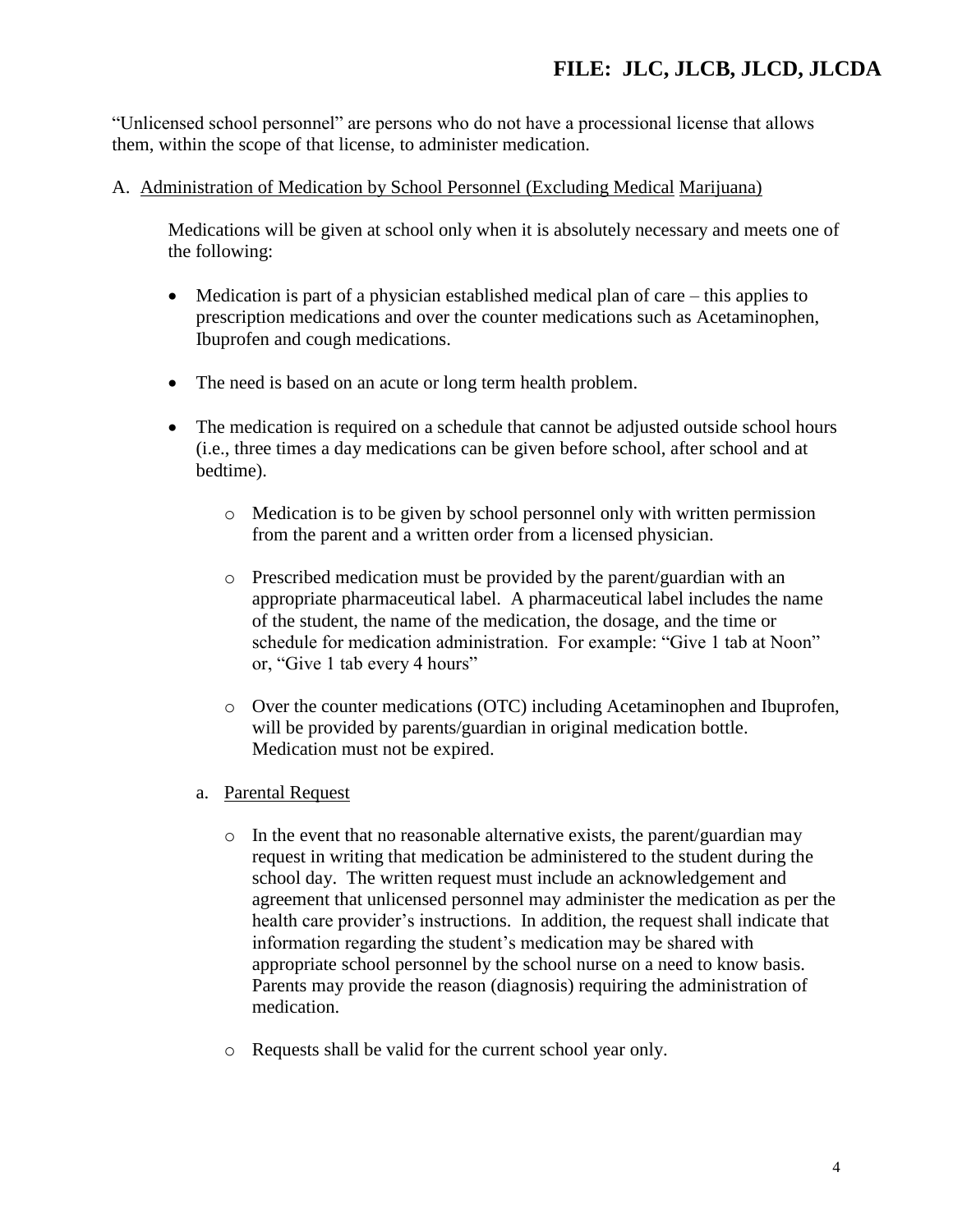## b. Health Care Provider's Order

- o All parental requests must be accompanied by a written order from the student's health care provider substantiating the fact that the administration of a particular medication during the school day is necessary for the student's health and attendance in school. Such order must include:
	- 1. The student's name;
	- 2. The name of the medication;
	- 3. The dose;
	- 4. The route of administration (e.g., tablets, liquid, drops);
	- 5. Time intervals for administration (e.g., every four hours, before meals);
	- 6. Any special instructions;
	- 7. The name and signature of the prescribing health care provider; and
	- 8. Parent signature.

It is the responsibility of the school nurse to clarify any medication order that he/she believes to be inappropriate or ambiguous. In accordance with Department of Education Rule Chapter 40 2(B), the school nurse may decline to administer a medication if he/she believes such administration would jeopardize the student safety. In this case, the school nurse must notify the parent, the student's health care provider and the school administrator (i.e., building principal or designated administrator).

- c. Renewal of Parent Permission Requests/Forms and Health Care Provider Orders
	- o Written parental permission requests/forms and health care provider orders must be renewed at least annually. Health care provider orders must be renewed whenever there are changes in the order.
- d. Delivery and Storage of Medication
	- o The student's parents shall deliver any medication to be administered by school personnel to the school in its original container and properly labelled. In the event that this is not practical the parent must contact the school to make alternate arrangements.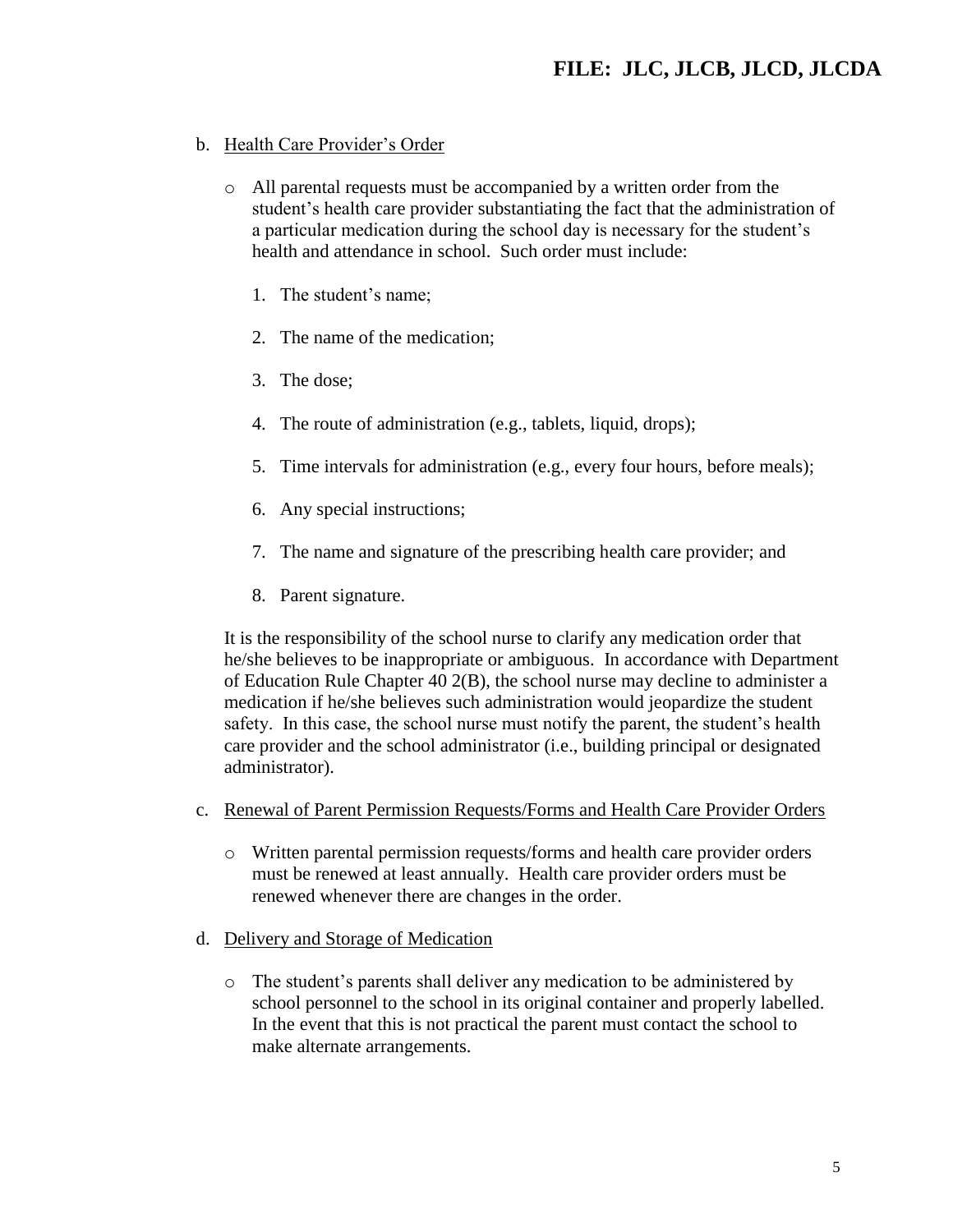- o No more than a 20-day (one month) supply of medication shall be kept at school, excluding inhalers and epinephrine auto injectors. The parent is responsible for the replenishment of medication kept at school.
- o Controlled substances such as narcotics, are not appropriate measures of pain management in schools. The school nurse will work with the student, parent/guardian and physician in cases requiring pain management to develop an appropriate plan.
- o No medication shall be provided by the school.
- o At no time shall a student have medication in his/her possession in school except in a medically directed need for a self-carried epinephrine auto injector or asthma inhaler.
- o The parent is responsible for notifying the school of any changes in or discontinuation of a prescribed medication that is being administered to the student at school.
- o The school nurse and principal shall be responsible for developing and implementing procedures for the appropriate and secure storage of medications kept at school, and all medications shall be stored in accordance with this procedure.

#### e. Recordkeeping

- o School personnel and the student's parent shall account for all medication brought to school. The number of capsules, pills or tablets, and/or the volume of other medications brought to school shall be recorded.
- o School staff administering medication shall document each instance the medication is administered on the Medication Administration Log/Calendar. Documentation will include time and initials (of staff member who administered the medication) on appropriate date.
- o The school nurse or other designee shall maintain a record including the parent's request, physician's order, details of the medications (including dosage and timing of medication), and documentation of each instance the medication is administered.
- o All documentation related to medication administration shall be placed in the health record when the medication is discontinued or at the end of each school year.
- o Records shall be retained according to the current State schedules pertaining to student records.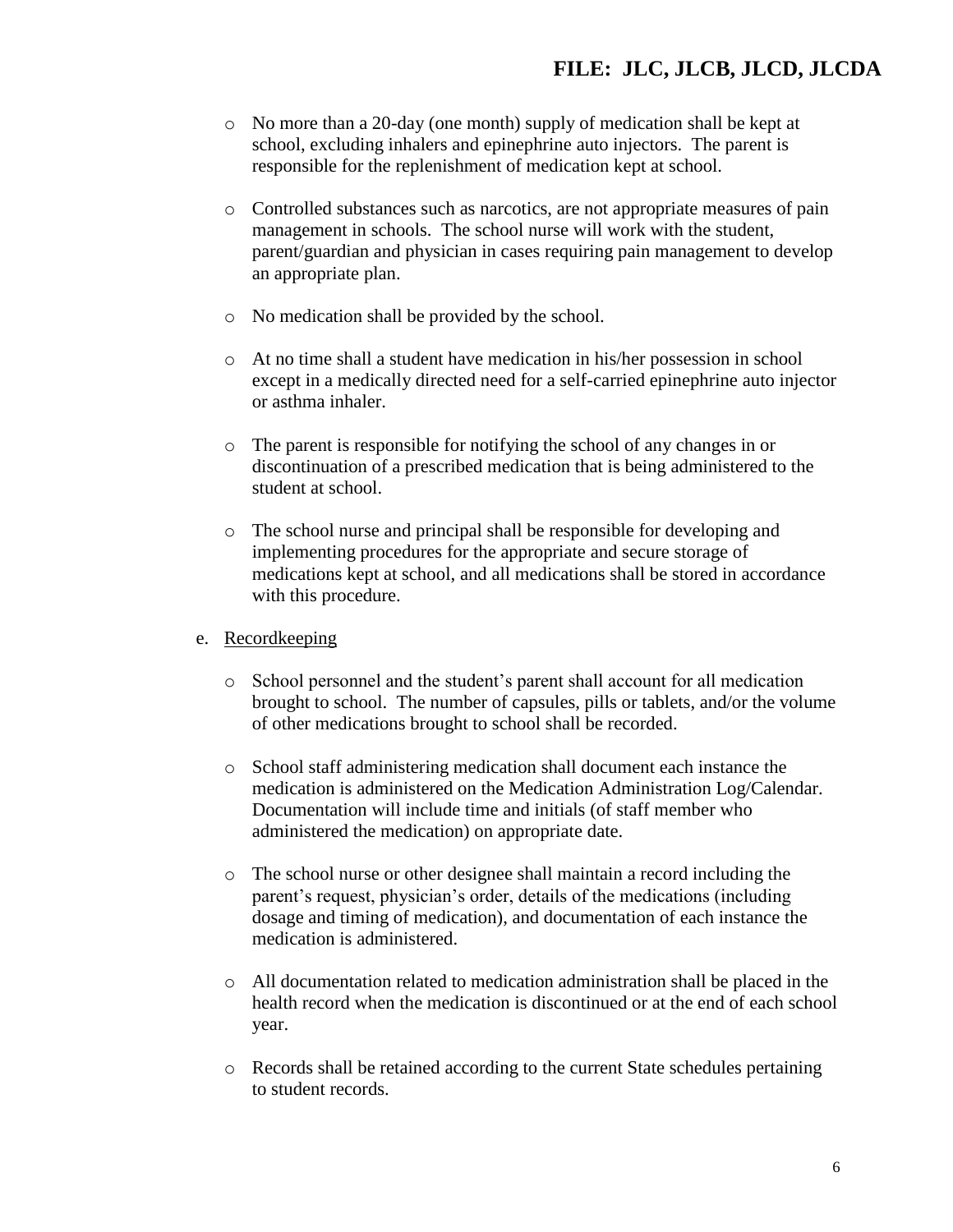## f. Confidentiality

o To the extent legally permissible, staff members may be provided with such information regarding medication and its administration as may be in the best interest of the student.

## g. Administration of Medication

- o Medication may be administered during the school day by licensed medical personnel acting within the scope of their licenses.
- $\circ$  The school nurse, under the administrative supervision of the Superintendent, will provide direction and oversight for the administration of medication to students.
- o All unlicensed personnel (principals, teachers, education technicians, school secretaries, coaches, bus drivers, etc.) who administer medication must receive training before being authorized to do so.
- o Based upon the documentation of training and competency in the administration of medication, the school nurse will make recommendations to the Superintendent/designee pertaining to the authorization of unlicensed persons to administer medication. Training that shall be acceptable for the purpose of authorization of unlicensed personnel is addressed under the section of this policy titled "Required Training of Unlicensed Personnel to Administer Medication."
- h. Administration of Medication During Off-Campus Field Trips and School-Sponsored Events (Excluding Medical Marijuana)
	- $\circ$  The school will accommodate students requiring administration of medication during field trips or school-sponsored events as follows:
	- o The school nurse, principal, and, as appropriate, the school unit's Section 504 Coordinator and/or IEP, will determine whether or not an individual student's participation is contraindicated due to the unstable/fragile nature of his/her health condition, the distance from emergency care that may be required, and/or other extraordinary circumstances. The student's parent and primary care provider will be consulted in making this determination. The decision will be made in compliance with applicable laws including IDEA, 504 and the Americans with Disabilities Act (ADA).
	- o The parent must provide the appropriate number of doses needed for the duration of the field trip or school-sponsored event. This includes epi-pens and inhalers for medically documented allergy and/or asthma diagnoses.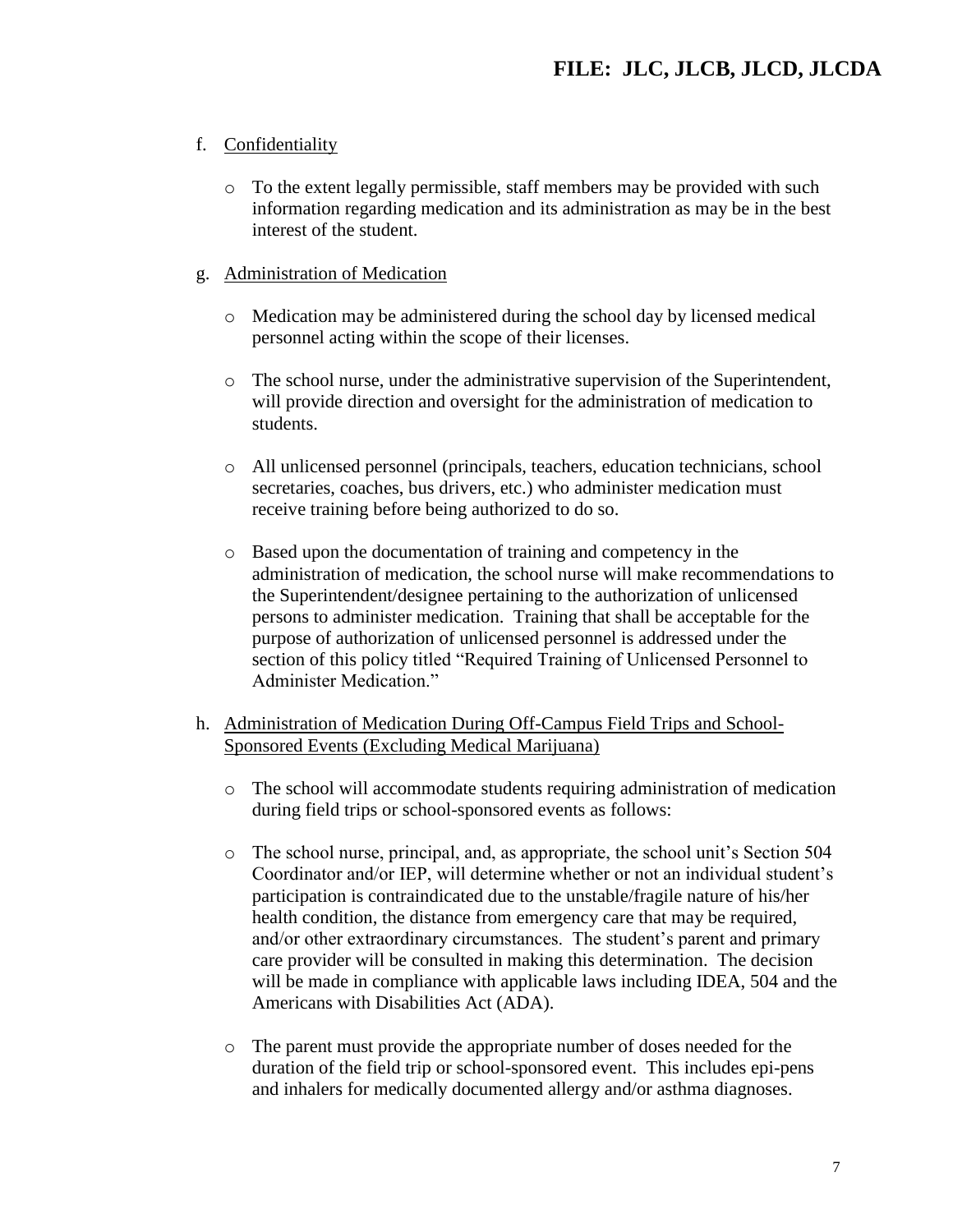- $\circ$  When there are not contraindications to student participation, an appropriately trained staff member will be assigned to administer medication. The parent will be encouraged to accompany the student, when appropriate, to care for the student and administer medication.
- o All provisions of this policy shall apply to medication to be administered during off-campus field trips and school-sponsored events. As practicable, the DOE's "Procedure for Medication Administration on School Field Trips" will be followed.
- i. Student Self-Administration of Asthma Inhalers and Epinephrine Auto injectors

Students with allergies or asthma may be authorized by the building principal, in consultation with the school nurse, to possess and self-administer emergency medication from an epinephrine auto injector or asthma inhaler during the school day, during field trips, school-sponsored events, or while on a bus. The student shall be authorized to possess and self-administer medication from an epinephrine auto injector or asthma inhaler if the following conditions have been met.

- 1. The parent (or student, if 18 years of age or older) must request in writing authorization for the student to self-administer medication from an epinephrine auto injector or inhaler.
- 2. The student must have the prior written approval of his/her primary health care provider and, if the student is under the age of 18, the prior written approval of his/her guardian. The written notice from the student's primary care provider must specify the name and dosage of the medication, frequency with which it may be administered, and the circumstances that may warrant its use.
- 3. The student's parent/guardian must submit written verification to the school from the student's primary care provider confirming that the student has the knowledge and the skills to safely possess and use an epinephrine auto injector or asthma inhaler.
- 4. The school nurse shall evaluate the student's technique to ensure proper and effective use of an epinephrine auto injector or asthma inhaler taking into account the maturity and capability of the student and the circumstances under which the student will or may have to self-administer the medication.
- 5. The parent will be informed that the school cannot accurately monitor the frequency and appropriateness of use when the student self-administers medication, and that the school unit will not be responsible for any injury arising from the student's self-medication.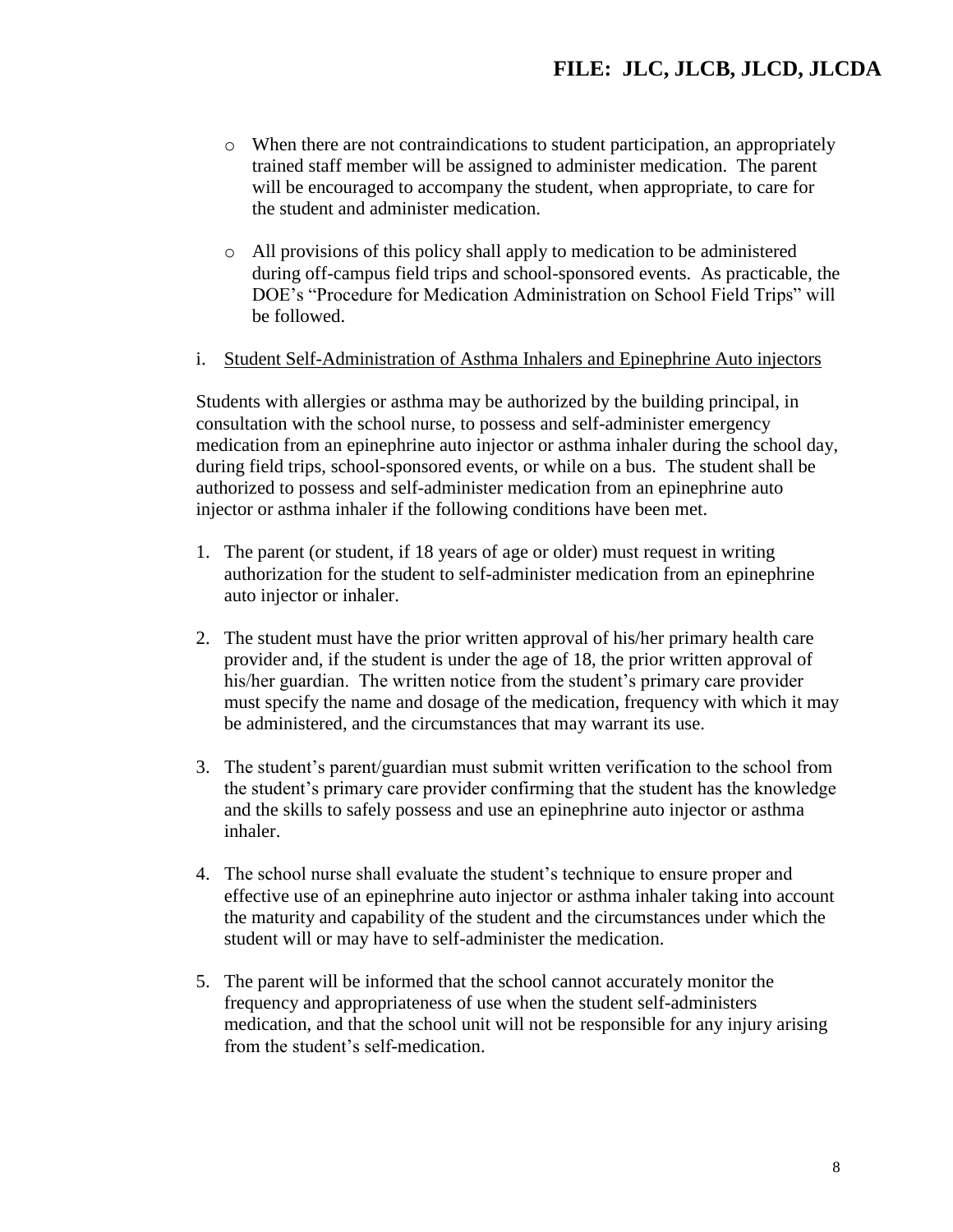- o Authorization granted to a student to possess and self-administer medication from an epinephrine auto injector or asthma inhaler shall be valid for the current school year only and must be renewed annually.
- o A student's authorization to possess and self-administer medication from an epinephrine auto injector or asthma inhaler may be limited or revoked by the building principal after consultation with the school nurse and the student's parents if the student demonstrated inability to responsibly possess and selfadminister such medication.
- $\circ$  To the extent legally permissible, staff members may be provided with such information regarding the student's medication and the student's selfadministration as may be in the best interest of the student.
- o Sharing, borrowing, or distribution of medication is prohibited. The student's authorization to self-administer may be revoked and the student may be subject to disciplinary consequences for violation of this policy.
- j. Required Training of Unlicensed Personnel to Administer Medication
	- o Unlicensed school personnel who administer medication to students in a school setting (at school, on school transportation to or from school, on field trips, or during school-sponsored events) must be trained in the administration of medication before being authorized to carry out this responsibility. Such training must be provided by a registered nurse or physician and include components specified in Department of Education Rules Chapter 40 and other applicable Department of Education standards, recommendations, programs, and/or methodologies.
	- o The trainer shall document the training and competency of unlicensed school personnel to administer medication. Based upon a review of the documentation of training and competency in the administration of medication, the school nurse will make recommendations to the Superintendent/designees pertaining to authorization of such unlicensed personnel pertaining to authorization to administer medication.
	- $\circ$  Following the initial training, a training review and information update must be held at least annually for those unlicensed school personnel authorized to administer medication.

#### k. Delegation and Implementation

The Superintendent/designee shall be responsible for developing administrative procedures and/or protocols to implement or supplement this policy.

o Such procedure/protocols shall include direction regarding: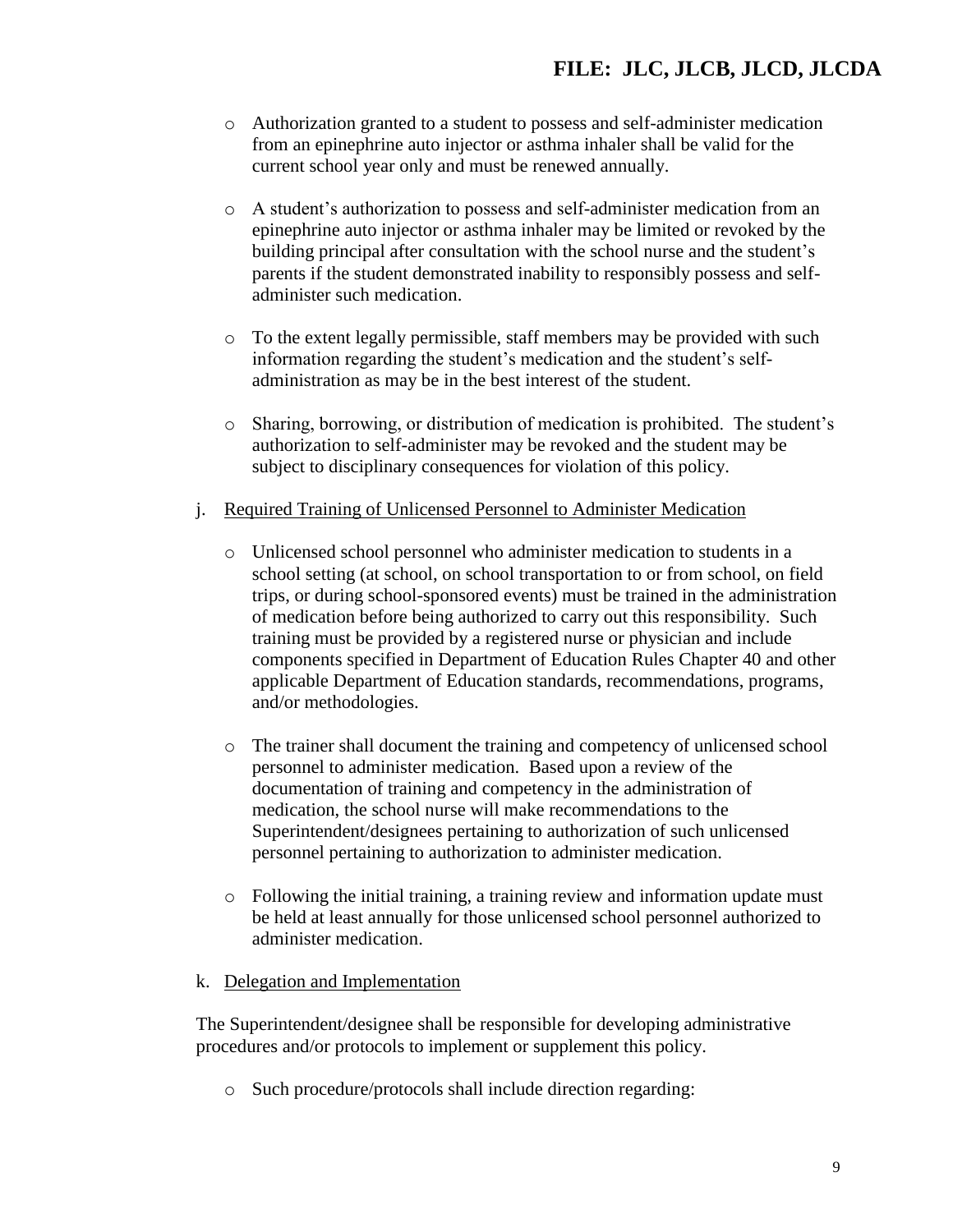- 1. Safe transport of medication to and from school;
- 2. Administration of medication during field trips and school sponsored events;
- 3. Accountability for medications, particularly those regulated by Schedule 2 of the Controlled Substances Act;
- 4. Proper storage of medication at school;
- 5. Training of appropriate staff on administration of emergency medications including the standards for the signs and symptoms of anaphylaxis and the use of epinephrine auto injectors for previously unknown severe allergies;
- 6. The procedure to follow in the event of a medication reaction;
- 7. Access to medications in case of disaster;
- 8. The process for documenting medications given and medication errors; and
- 9. The proper disposal of medications not retrieved by parents.

#### ADMINISTRATION OF MEDICAL MARIJUANA IN SCHOOLS

The following procedure must be followed for the administration of medical marijuana to students at school. In accordance with the applicable law, this section only applies to students under the age of 18. Students 18 years of age and older may not use medical marijuana at school.

- 1. The student's designated primary caregiver (who must be a parent, guardian or legal custodian) shall obtain a copy of the M.S.A.D. #54 Request/Permission to Administer Medical Marijuana in School Form and Board Policy JLCD from the district website or school office.
- 2. The primary caregiver and the student's authorized medical provider (physician or certified nurse practitioner) shall complete and sign the Request/Permission Form, and attach a copy of the current written certification for the use of medical marijuana.
- 3. Arrangements will be made between the school administration and the primary caregiver to schedule the administration of medical marijuana in a manner that will minimize disruption to school operations and the student's educational program.
- 4. Medical marijuana must be brought to school by the primary caregiver, and may not be held, possessed or administered by anyone other than the primary caregiver. The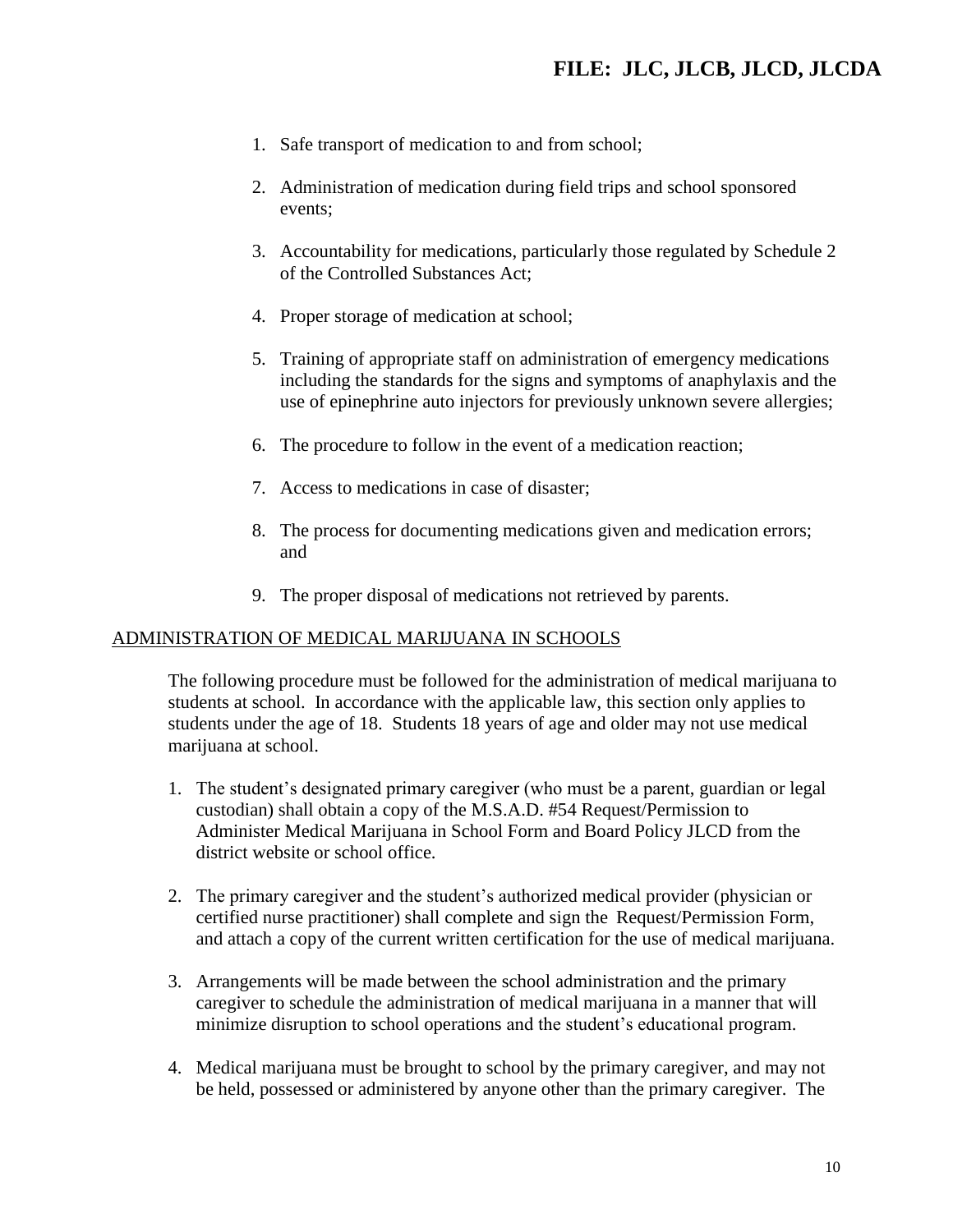student may only possess the medical marijuana during the actual administration process. Medical marijuana administered in school must be in non-smokeable form.

- 5. The primary caregiver must check-in at the school office upon arrival for the administration of medical marijuana. Medical marijuana may only be administered in the following locations: principal's office or a place so designated by the principal.
- 6. The primary caregiver must check-out at the school office following administration of the medical marijuana and transport any remaining medical marijuana with him/her off school premises.

### SCHOOL HEALTH RECORDS

- 1. School health records are the basic responsibility of the school nurses.
- 2. The records may be initiated at pre-school registration in the spring or in September of the new school year.
- 3. The records are to be centrally located in each school, and entries should be made by the teacher or educational technician, school nurse, secretary, or trained volunteer.
- 4. All entries are to be signed by the person making the entry.

### HEALTH APPRAISAL

#### A. Medical Examinations

- 1. Students entering kindergarten shall be requested to have pre-school physicals dated within one year of entrance. The school nurses will furnish resources of clinics and physicians available for physicals.
- 2. Students who are candidates for interscholastic sports teams must have a physical examination by a licensed physician (medical doctor, doctor of osteopathy, nurse practitioner or physician's assistant) and proof of medical insurance prior to the tryouts of the sport. Physical examinations are effective for two years, unless stipulated by the physician that the student athlete's clearance expires sooner than two years.
- 3. A report of physical findings and recommendations will be written and signed by the licensed physician (medical doctor, doctor of osteopathy, nurse practitioner or physician's assistant). The school nurse will be responsible for notifying the trainer and coaches of any recommendations. All physicals will be filed in the school health record. All physicals presented to coaches must be turned in to the athletic director or school nurse by the next day.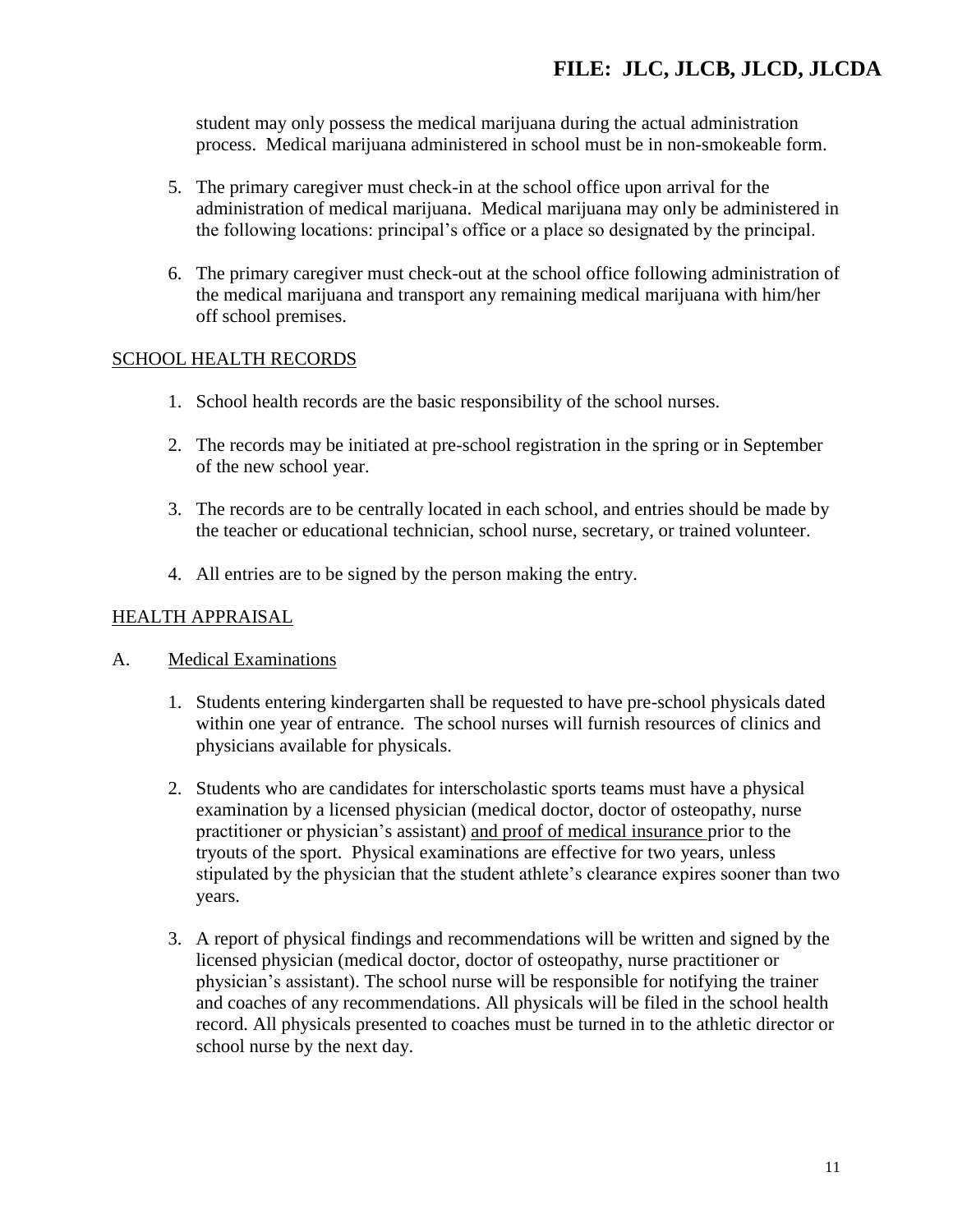- 4. Each athlete needs to report injuries to their coach and/or trainer. Accident reports need to be completed and given to the athletic director by the next day.
- 5. Any athlete with an illness or injury requiring care by a medical facility or physician, needs to present a completed and signed RETURN TO PARTICIPATION FORM to the coach or athletic director. These forms need to be forwarded to the school nurse immediately to be filed in the school health file.
- 6. Each year student athletes and their parents/guardians will be required to complete a health questionnaire form to be filed in the student health record.
- 7. Heights and weights are done in grades K, 1, 3 and 5. The school nurse will be responsible for gathering/obtaining that information.

### B. Hearing and Vision Screening

- 1. Hearing and vision screening are done in accordance with current state recommendations.
- 2. The health assistant, if trained in use of equipment and accepted testing standards, may screen students for hearing and vision.
- 3. All retests are to be done by the school nurse.
- 4. The school nurse has the responsibility for the equipment used in the school health program.
- 5. Maintenance and repair of equipment should be arranged annually.

## C. Immunizations

- 1. All students attending school, grades K-12, must meet minimum immunization standards as required by state law. Students that do not meet legal standards as established by the Maine Board of Immunization and by Maine State Law, must have an exemption, signed by a parent/guardian annually and filed in the health record.
- D. Scoliosis
	- 1. Scoliosis screening will be done in accordance with current state recommendations.
	- 2. Screening may be done by any state certified personnel.
	- 3. School nurses will notify parents of any recommendations.
- E. Allergies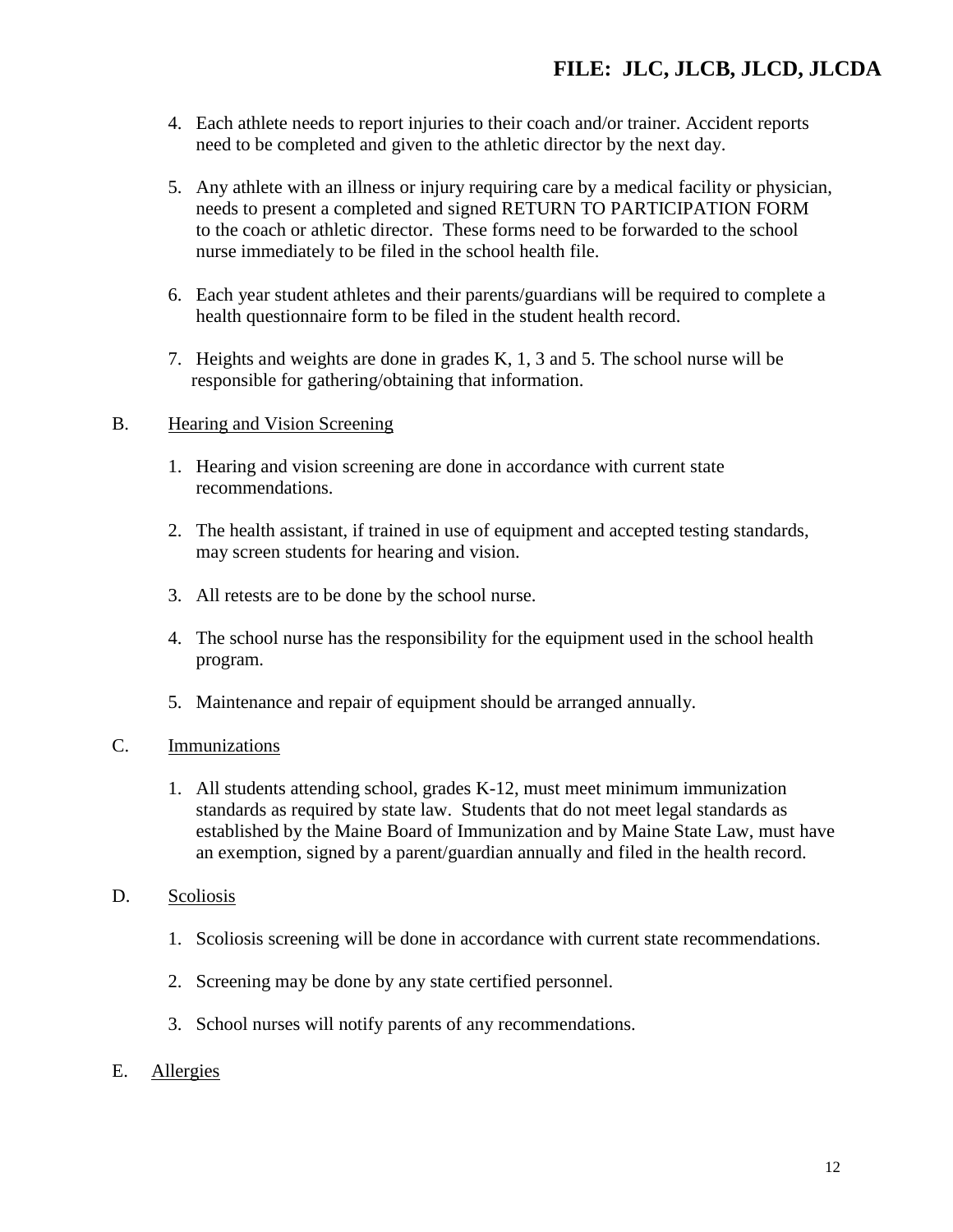An allergy is an immune response to a foreign antigen resulting in inflammation and organ dysfunction. The more common allergies found in a school setting are to food, insect bites, and latex, and to indoor allergens such as chalk, dust, pesticides, animal dander, indoor mold.

Role of the School/School Nurse:

- 1. Obtain from parents/physician documentation of the allergy, permission forms to administer medication if needed, medicine (i.e., epi-pens, benadryl), emergency contact information, and physician contact information.
- 2. The student individual health record must be current with the physician's verification of the allergy, severity of the allergy and recommended treatment.
- 3. Develop school guidelines commensurate with the severity of the student's allergy.
- 4. Eliminate the exposure to allergens as much as possible.
- 5. Establish a 504 plan as needed.
- 6. An emergency plan should be prepared for students with severe allergies.
- 7. Provide education and training on allergies to all staff in contact with the student.
- 8. Students with allergies should be included in school activities and not exclude because of an allergy.
- 9. Latex balloons will not be allowed in the schools or outside on school property.
- 10. Deliveries:
	- Students and staff are only allowed to accept delivery of small gifts, small floral arrangements and mylar balloons (no latex balloons) at school. School deliveries should be made on a very limited basis (home is preferred) as they may cause disruptions in both the school office and the classroom. In addition, they can pose health and safety issues within the school. Deliveries will be held in the school office until the end of the day.

Legal Reference: Title 20A MRSA Sec. 6301; Title 20A MRSA Sec. 6451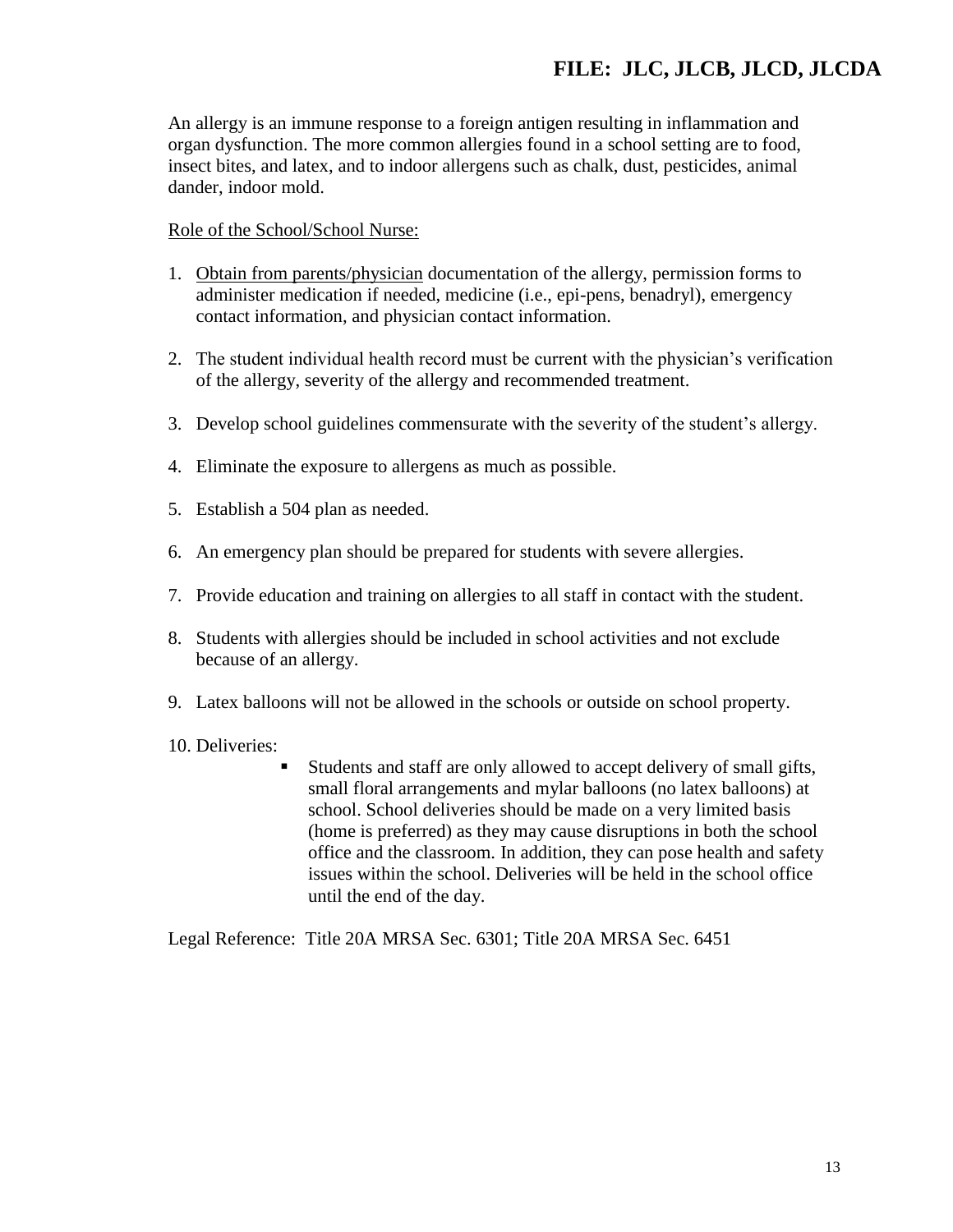## **MSAD 54 – PROCEDURE JLCD-A PARENT/PROVIDER REQUEST TO ADMINISTER MEDICAL MARIJUANA AT SCHOOL**

|                                      | school bus to a student under the age of 18.                                                                   | *Note: Medical marijuana can only be administered at school or on a    |
|--------------------------------------|----------------------------------------------------------------------------------------------------------------|------------------------------------------------------------------------|
|                                      |                                                                                                                |                                                                        |
|                                      |                                                                                                                | A. To be completed by Physician or Certified Nurse Practitioner:       |
| Reason for use of medical marijuana: |                                                                                                                |                                                                        |
| Form of medical marijuana:           |                                                                                                                |                                                                        |
| smokeable form.                      |                                                                                                                | Note: Medical marijuana may only be administered at school in non-     |
|                                      | Dosage (amount):                                                                                               |                                                                        |
| $\Box$ Yes $\Box$ No                 | The medical marijuana must be administered during school hours:                                                |                                                                        |
|                                      |                                                                                                                |                                                                        |
|                                      | Restrictions and/or important side effects: $\square$ None anticipated                                         | □ Yes. Please describe in detail:<br>□ Yes. Please describe in detail: |
|                                      |                                                                                                                |                                                                        |
|                                      | Date to be discontinued:                                                                                       |                                                                        |
|                                      | Any other necessary instructions or information:                                                               |                                                                        |
|                                      | <b>QUESTIONS CONCERNING THIS REQUEST.</b>                                                                      | NOTE: THE SCHOOL NURSE MAY CONTACT YOU IF THERE ARE FURTHER            |
|                                      | Provider's Signature: Marian Marian Marian Marian Marian Marian Marian Marian Marian Marian Marian Marian Mari |                                                                        |
|                                      |                                                                                                                |                                                                        |
| Address:                             |                                                                                                                |                                                                        |
|                                      |                                                                                                                | Phone Number: Fax Number:                                              |

Email Address: \_\_\_\_\_\_\_\_\_\_\_\_\_\_\_\_\_\_\_\_\_\_\_\_\_\_\_\_\_\_\_\_